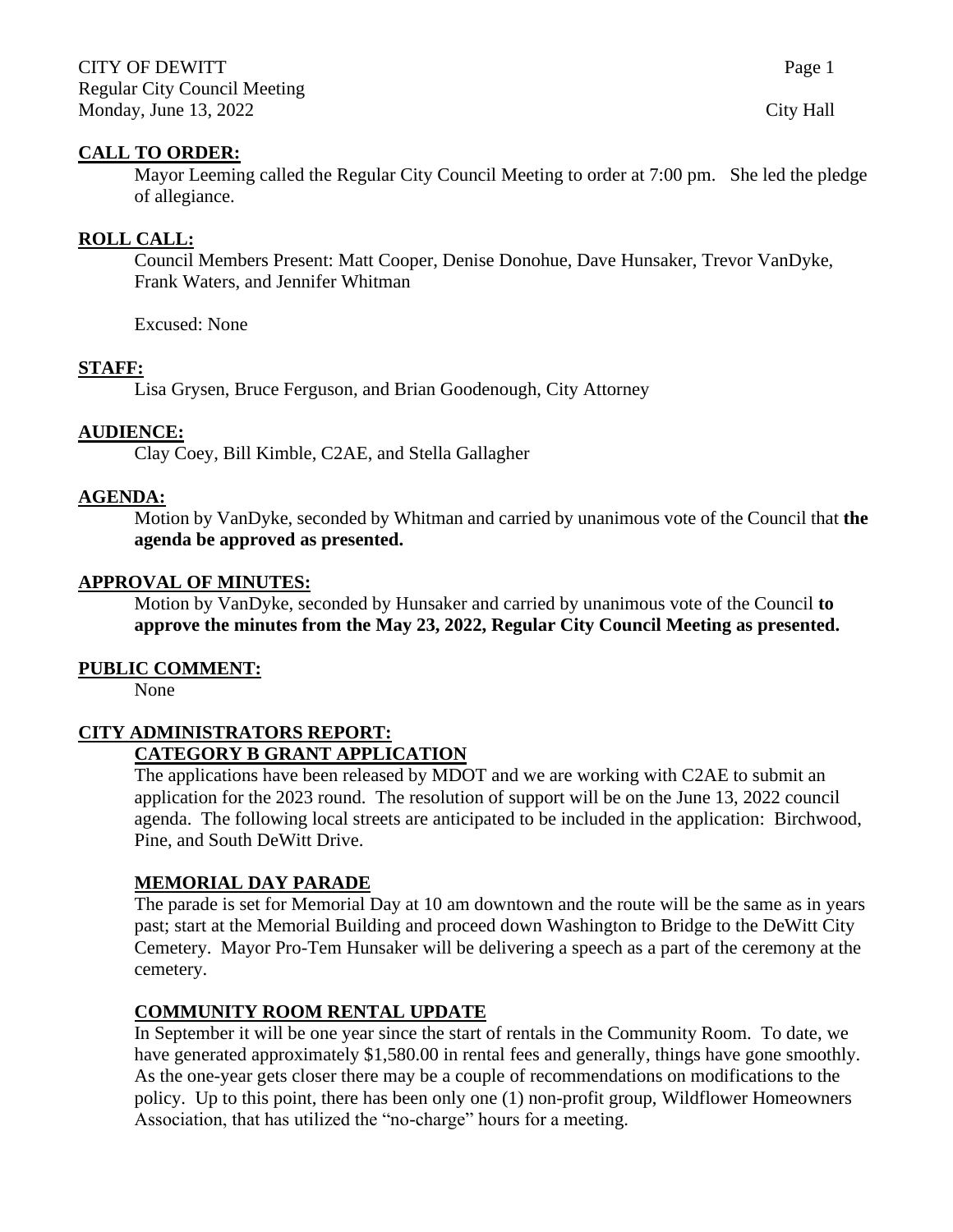## **CHARTER PETITION LAWSUIT – MEDICAL MARIHUANA**

A court date has been set for June 9 at 9 am in Clinton County Courts to hear the suit on the Charter Petition that was submitted in August 2021. The plaintiffs have filed a Writ of Mandamus, which essentially means they are asking the court to order the City put the question on the ballot in November 2022.

# **GENERAL INFORMATION PACKET**

The additional communications included in the General Information Packet are:

• Current Areas of Economic & Investment Focus – Huntington Bank Report

- DAESA Meeting Minutes April 21, 2022
- General Ledger Report May  $5 -$ May 19, 2022

# **OLD BUSINESS:**

None

## **NEW BUSINESS:**

1. Water System Agreement Extension-Lansing Board of Water and Light- Certificate of Extension No. 22

The City and the Lansing Board of Water and Light (LBWL) entered into a Water System Agreement on August 8, 2000, which brought LBWL water to the City of DeWitt and also put the LBWL in charge of water system operation and maintenance. Based on State law, the City and the LBWL could not enter into an agreement that is longer than 30 years.

To keep the Agreement term at 30 years an "ever-greening" provision was placed in the Agreement, which states that each year the City and LBWL can agree to extend the agreement another year and must be made by June  $1<sup>st</sup>$ .

The Water System Agreement Extension, if approved, would change the expiration date of the Water System Agreement from August 8, 2051, to August 8, 2052.

Motion by Hunsaker, seconded by VanDyke and carried by unanimous vote of the Council **to approve the Water Service Agreement Extension dated May 19, 2022, between the Lansing Board of Water and Light and the City of DeWitt and authorize the Mayor and City Clerk to sign the agreement on behalf of the City.**

## 2. MML Liability and Property Pool Renewal (MMLLPP);

The City subscribes to the Michigan Municipal League (MML) for liability and property insurance. The Michigan Municipal League Liability and Property Pool provides comprehensive property, general liability, auto liability, public officials' liability insurance, and related services to cities, villages, townships, and other public entities.

The City of DeWitt carries coverage up to \$10,000,000.00 each occurrence. The City of DeWitt has been with the MML Liability and Property Pool since 1992. The premium for 2022-23 is \$49,287, which is an increase of \$2,376.00. Upon receiving payment of the 2022 invoice the City of DeWitt will receive a \$4,692.00 (\$3,113 in 2021) dividend payment from the MML Liability and Property Pool.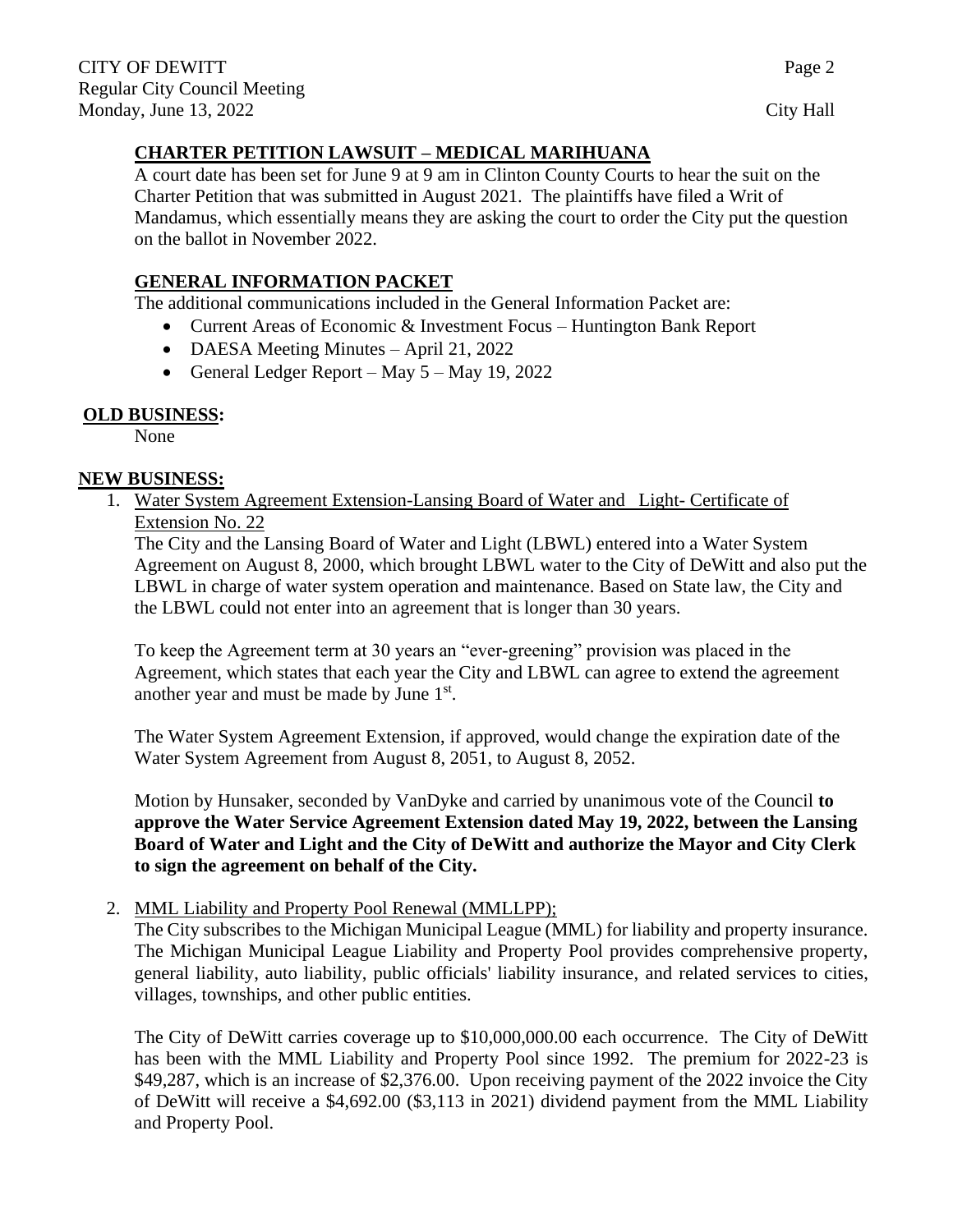When taking the dividend payment into account, the premium is increasing by \$797.00 from 2021.

The premium increase is attributed to a slight increase in building values, law enforcement liability coverage, two (2) additional vehicles/increased vehicle value, and an increase in payroll.

Motion by Waters, seconded by Donohue and carried by unanimous vote of the Council **to authorize the renewal of the Michigan Municipal League Liability and Property Pool for the term of July 1, 2022, through July 1, 2023, in an amount not to exceed \$49,287.00.**

## 3. MDOT TEDF Category B Funds Resolution of Support:

The MDOT Category B Transportation Economic Development Funds (TEDF) are intended for communities with less than 10,000 population and is a competitive application process. There is approximately \$3 million available statewide with a maximum award of \$250,000 for each community. The Category B funds have to be matched dollar-for-dollar by the local community and can only be used for road resurfacing and other activities not considered regular/routine maintenance, such as crack-sealing. The funds can only be used on streets that are classified as "local" streets.

The application for the City would include resurfacing West Dill, Looking Glass Glen, Pine Ridge, Cedarwood, a portion of DeWitt Drive, West Webb and crack sealing various locations throughout the City (see below for full list). The proposed project and application will be for \$500,000 with a local match of \$250,000.00.

Applications are due by June 15, 2022. If awarded, the funding would be available for 2023.

Motion by Whitman, seconded by Cooper and carried by unanimous vote of the Council **to approve the Resolution 2022-11 a Resolution of Support for the City of DeWitt application for the Michigan Department of Transportation Category B Transportation Economic Development Funds, and authorize the City Administrator to be the primary MDOT contact.**

## **COUNCIL STAFF REPORTS:**

City Attorney:

• Hearing on Charter Amendment is advantageous to us

City Clerk-Treasurer:

- AV applications have been mailed
- Implementation of Invoice Cloud is ahead of schedule
- Paul is working on advertising for Invoice Cloud
- Paul has created a new "City of DeWitt" QR Code that will be on all invoices